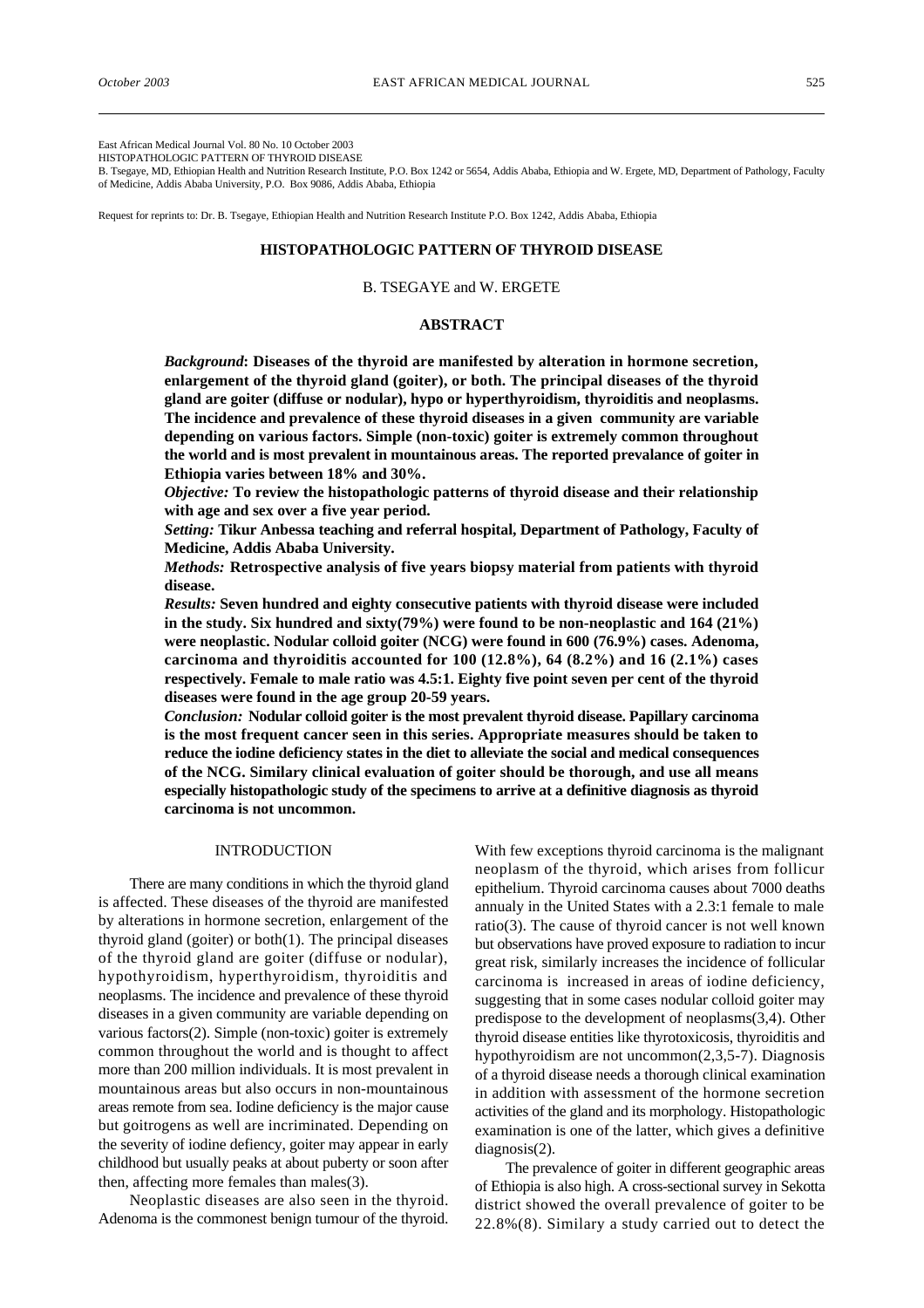prevalance of goiter in school children and household members has shown the prevalence of goiter to be 30.6% and 18.7 % respectively(9).

Thus the purpose of this retrospective study was to review the histopathologic pattern of thyroid disease and their relationship with age and sex as seen in the Department of Pathology, Faculty of Medicine, Addis Ababa University (FMAAU) over a five period (1994- 1998).

## MATERIALS AND METHODS

A Retrospective review of records has been undertaken in patients with thyroid. Diagnosis of the diseases were reached by histopathological examination of thyroid specimens submitted to the Department of pathology, Faculty of Medicine, Addis Ababa University. This department handles the majority of the histopathological examinations for the whole country. All patients who had undergone histopathologic examination for thyroid diseases between January 1994 and December 1998 were included in this study. All biopsies specimens were formalin fixed and paraffin embedded sections and stained using Haematoxylin and Eosin (H&E). The reports, slides and blocks were kept in the department archives. All sections were diagnosed and reported by pathologists. Information collected included patients's age, sex and the histopathologic diagnosis. The slides were not retrieved for review, the index diagnosis was accepted as a final diagnosis. The thyroid diseases were classified on histological grounds into: nodular colloid goiter, including both colloid and adenomatous goiter, adenoma (both follicular and hurthle cell type), all types of thyroiditis and carcinoma including all subtypes that is follicular, papillary, medullary and anaplastic carcinomas. Twelve report forms,

which were incomplete for the above variable were excluded from the study. Duplication were excluded as much as possible. The available data were analysed by using simple descriptive and Epi info 6.04 statistical package.

#### RESULTS

A total of 21,696 surgical operations were submitted for histopathological examination during the study period, out of these 792 (3.6%) were thyroid specimens. Nodular colloid goiter accounted for 600 (76.9%) cases. Thyroid neoplasms were encountered in 164 (21%) cases only. The benign tumour i.e., adenoma were seen in 100 (12.8%) cases and thyroid carcinoma in 64 (8.2%) cases. Thyroiditis constituted 16 (2.1%) of the cases (Table 1). The majority of the cases; that is 85.7% of the thyroid diseases in this study were seen in the age group 20-59 years, the young age group 0-19 years and the elderly group above 60 years constituted 9.8% and 4.3% respectively. The age distribution of the specific thyroid disease entities as shown in Table 2. Females were most commonly affected by thyroid diseases (80.5%) than males (19.5%). Table 3 shows specific thyroid disease entities in relation with sex.

The morphological subdivision of the 64 thyroid carcinomas showed 76.6% of papillary, 15.6% follicular, 6.3% anaplastic, and 1.5% medullary carcinoma (Table 4). There were four Hashimoto's, three each sub-acute and lymphocytic, one Reidel's and five thyroiditis without specification.

| Histological disease   | No. | %    |
|------------------------|-----|------|
| Nodular colloid goiter | 600 | 76.9 |
| Thyroid adenoma        | 100 | 12.8 |
| Thyroid carcinoma      | 64  | 8.2  |
| Thyroiditis            | 16  | 2.1  |
| Total                  | 780 | 100  |

**Table 1**

*Histopathological patterns of thyroid diseases encountered in 780 thyroidectomy specimens examined*

**Table 2**

| Age in years | Histological thyroid diseases |                    |                         |                               | Total     |
|--------------|-------------------------------|--------------------|-------------------------|-------------------------------|-----------|
|              | NCG@(%)                       | Adenoma<br>No. (%) | Carcinoma<br>No. $(\%)$ | <b>Thyroiditis</b><br>No. (%) | No. (%)   |
| $0 - 9$      |                               |                    | 1(1.5)                  |                               | 1(0.1)    |
| $10-19$      | $60(10)*$                     | 10(10)             | 4(6.3)                  | 2(12.5)                       | 76(9.7)   |
| $20-29$      | 179(29.8)                     | 31(31)             | 21(32.8)                | 3(18.7)                       | 234(30)   |
| $30-39$      | 193(32.2)                     | 27(27)             | 14(21.8)                | 6(37.5)                       | 240(30.7) |
| 40-49        | 103(17.2)                     | 22(22)             | 7(11)                   | 3(18.7)                       | 135(17.3) |
| 50-59        | 40(6.6)                       | 7(7)               | 12(18.7)                | 1(6.2)                        | 60(7.7)   |
| 60-69        | 22(3.6)                       | 3(3)               | 4(6.3)                  | 1(6.2)                        | 30(3.8)   |
| 70-79        | 3(0.5)                        | ٠                  | 1(1.5)                  |                               | 4(0.5)    |
| Total        | 600                           | 100                | 64                      | 16                            | 780       |

*Distribution of the histological thyroid disease in relation with age*

@Nodular colloid goiter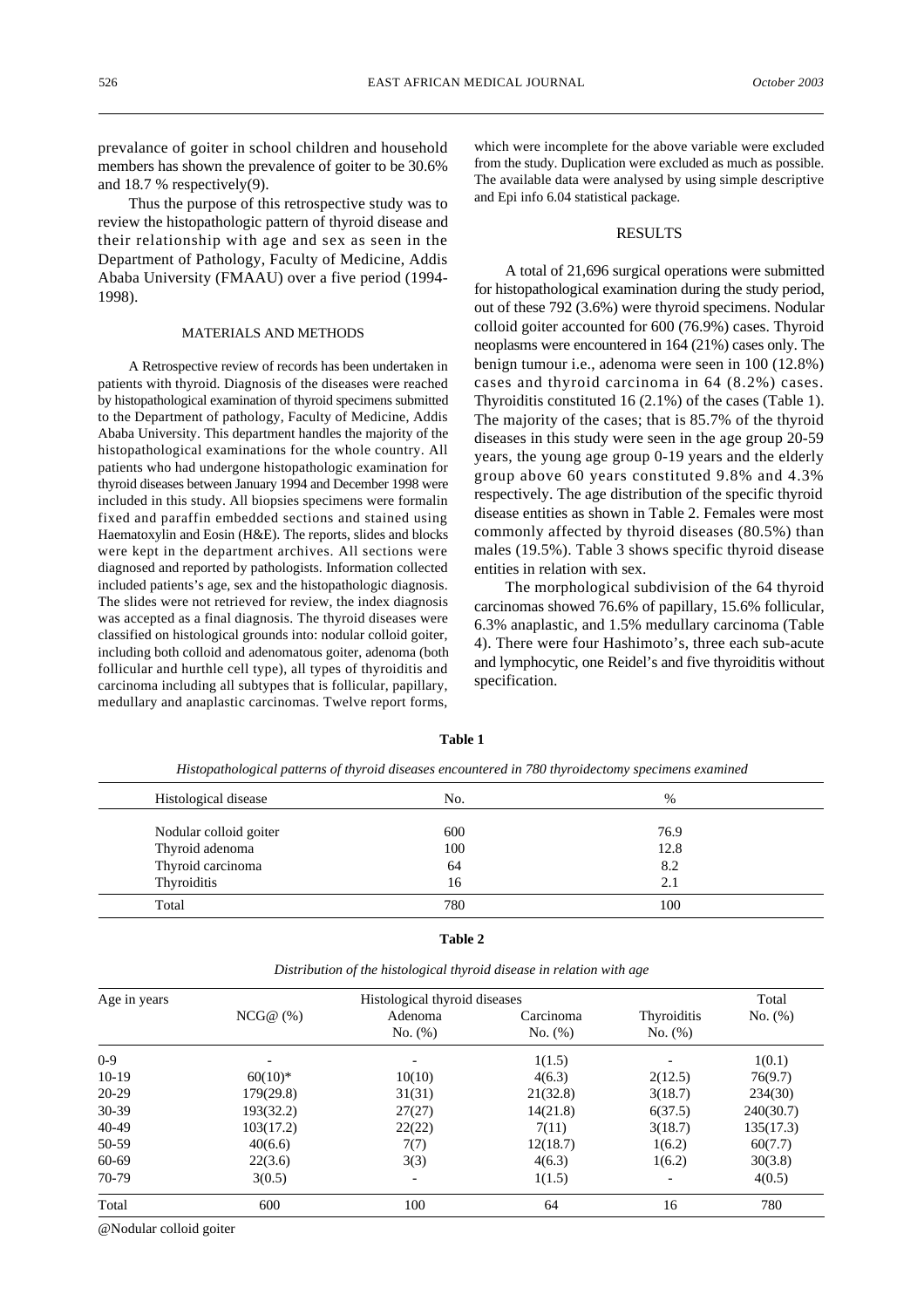|            |                               | Distribution of the histologic thyroid diseases in relation with sex |               |             |            |  |
|------------|-------------------------------|----------------------------------------------------------------------|---------------|-------------|------------|--|
| <b>Sex</b> | Histology of thyroid diseases |                                                                      |               | Total       |            |  |
|            | NCG@(%)                       | Adenoma                                                              | Carcinoma (%) | Thyroiditis | No. (%)    |  |
|            |                               | No. (%)                                                              | No. (%)       | No. (%)     |            |  |
| Female     | 492 (82)*                     | 80 (80)                                                              | 42(65.6)      | 14(87.5)    | 628 (80.5) |  |
| Male       | 108(18)                       | 20(20)                                                               | 22(34.4)      | 2(12.5)     | 152(19.5)  |  |
| Total      | 600                           | 100                                                                  | 64            | 16          | 780        |  |
|            |                               |                                                                      |               |             |            |  |

@Nodular colloid goiter

### **Table 4**

*Morphologic subdivisions of the 64 thyroid carcinomas*

| Thyroid carcinomas | No. | %    |
|--------------------|-----|------|
| Papillary          | 49  | 76.6 |
| Follicular         | 10  | 15.6 |
| Anaplastic         | 4   | 6.3  |
| Medullary          |     | 1.5  |
| Total              | 64  | 100  |
|                    |     |      |

### DISCUSSION

Nodular colloid goiter (NCG) is the commonest disease as it was seen in 600(76.9%) of the cases in this study. This is higher than the 47.7% reported in a retrospective histopathological study done on 575 histopathological reports over a five year period(5). This might be due to a difference in indications for the thyroidectomy and the availability of histopathological laboratories. It could as well be due to a real difference in the magnitude of the disease. The higher rate of NCG in our study might be as a result of the effect of the study area in consideration of the histopathological service rendered for the major part of the country is within this department. However it was in agreement with a retrospective analysis of 1494 thyroid cases seen at the thyroid clinic of Kenyatta National Hospital by Gitau who reported a 75.2%(6). The degree of thyroid enlargement is proportional to the level and duration of thyroid hormone deficiency. In most cases the increased thyroid mass eventually achieves euthyroid State. In the form known as endemic goiter, the incidence of goiter in a particular geographic local area is more than 10% of the population. It is extremely common throughout the world and most prevalent in mountainous areas. A deficient intake of iodine is the dominant cause of the disease. Lack of iodine leads to disease synthesis of thyroid hormones and a compensatory increase in Thyroid Stimulating Hormone (TSH) leading to follicular cell hypertrophy and hyperplasia and in the ensuing period goitrous enlargement. The other causative influences are goitrogens which can be dietary substances, drugs, minerals, etc. They block thyroid hormone synthesis which lead to goitrous enlargement. The other form known as sporadic goiter is much less common than the endemic variety. The cause of this condition is rarely evident and a number of influences act in concert with minimal iodine deficiency, increased demand for thyroid hormone, biosynthetic defects in hormone synthesis etc.

Females (80.5%) preponderance of the thyroid diseases over males (19.5%) observed in this study making a female:male ratio of 4.5:1. This was in agreement with studies done in Kenya (5,6), Ethiopia(8,9) and other observations(1-3). The thyroid disease in particular NCG was seen in almost all age groups and its high prevalence in the age group 20-59 years (85.8%) was similar to other observations(2,3). The 30.6% prevalence rate of goiter reported by Wolde-gebriel *et al*(9) in school children was higher than the 10% reported in this study. This may be a consequence of the nature of the study and the geographic location of the study area.

Thyroid neoplasms (21%) were the second most common histological diseases in our study analogous to Kungu (5). Nonetheless the rate in this study is lower than his report of 43%. This may be partly explained by the difference in indications for the thyroidectomy in the two areas i.e., medical or social cosmetic reasons. The prevalence of adenoma in our study was consistent with the study made by Gitau(6) but still lower than the report by Kungu(5). The sex and age distribution of the adenoma seen in our study was consistent with most other reports(2,3). Carcinomas of the thyroid are relatively uncommon. Most cases occur in adults although some forms particularly papillary carcinoma may be present in childhood. A female preponderance has been noted among patients developing thyroid carcinoma in the early and middle adult years. Most thyroid carcinomas are well differentiated types. The major risk factor predisposing to thyroid cancer is exposure to ionizing radiation, particularly during the first two decades of life. Certain thyroid diseases such as nodular colloid goiter and autoimmune thyroid diseases (Hashimoto's thyroiditis) have been implicated as predisposing factors.

Unlike the belief that thyroid carcinoma is a rare disease(3), it was seen in 64 (8.2%) cases in our study. This is however lower than the 23.3% reported by